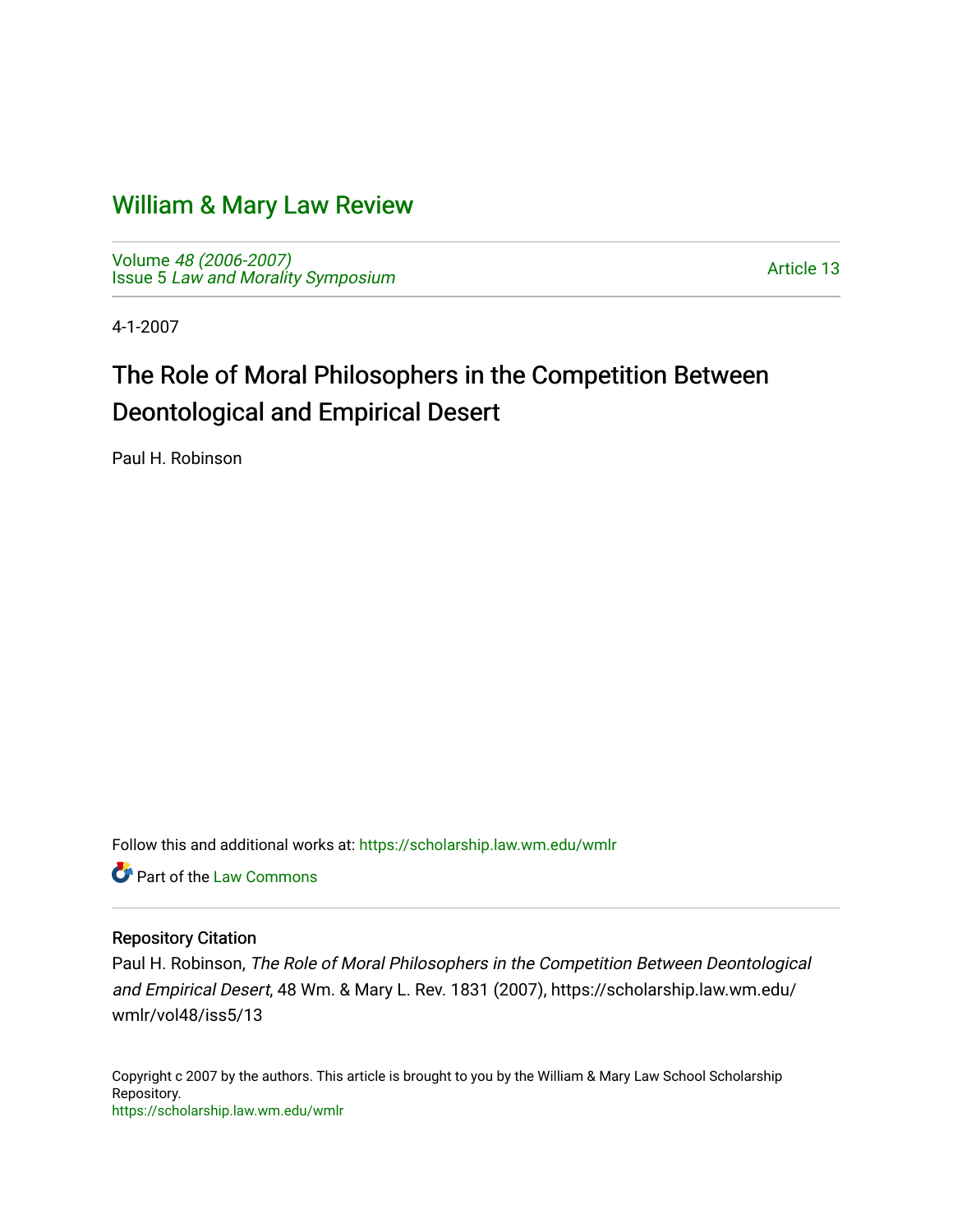# THE ROLE OF MORAL PHILOSOPHERS IN THE COMPETITION **BETWEEN** DEONTOLOGICAL **AND** EMPIRICAL DESERT

## **PAUL** H. ROBINSON\*

#### **INTRODUCTION**

Desert has become increasingly attractive as a principle **by** which to distribute criminal liability and punishment. **A** number of modern sentencing guidelines have adopted it as their distributive principle.<sup>1</sup> Most recently, a committee of the American Law Institute proposed revising the Model Penal Code "purposes" section to adopt desert as the dominant distributive principle.<sup>2</sup>

2. According to the Model Penal Code,

(a) in decisions affecting the sentencing and correction of individual

**<sup>\*</sup>** Cohn **S.** Diver Distinguished Professor of Law, University of Pennsylvania. The author wishes to acknowledge the valuable research assistance of Desiree Liverseidge and the useful comments of Leo Katz, Stephen Morse, and participants of the Conference on Law and Morality, Institute of Bill of Rights Law, William & Mary School of Law, especially Claire Finkelstein and Michael Moore.

*<sup>1.</sup> See, e.g.,* David Boerner & Roxanne Lieb, *Sentencing Reform in the Other Washington,* 28 CRIME & JUST. 71, 71-72 (2001) ("[Washington State's] Sentencing Reform Act of 1981 rejected many core tenets of indeterminate sentencing, putting into place a sentencing system based on principles of just desert and accountability."); Michele Cotton, *Back with a Vengeance: The Resilience of Retribution as an Articulated Purpose of Criminal Punishment,* 37 **AM.** CRIM. L. REV. 1313, 1358 (2000) ("California endorsed retribution as'the' purpose for its punishment in 1977 and Pennsylvania identified it as the 'primary' purpose in 1982 .... " (footnote omitted)); Barry **C.** Feld, *The Juvenile Court Meets the Principle of Offense: Punishment, Treatment, and the Difference It Makes,* **68** B.U. L. REV. 821,874 (1988) ("Minnesota's sentencing guidelines for adult offenders... [are] expressly designed to achieve 'just deserts' .... "); *cf.* Michael Tonry, *U.S. Sentencing Systems Fragmenting, in* **PENAL** REFORM IN OVERCROWDED TIMES 21, **28** tbl.1.1 (Michael H. Tonry ed., 2001) (showing that desert is a highly expressed value in comprehensive structured sentencing jurisdictions such as Minnesota and Washington).

The general purposes of the provisions governing sentencing and corrections, to be discharged by the many official actors within the sentencing and corrections system, are: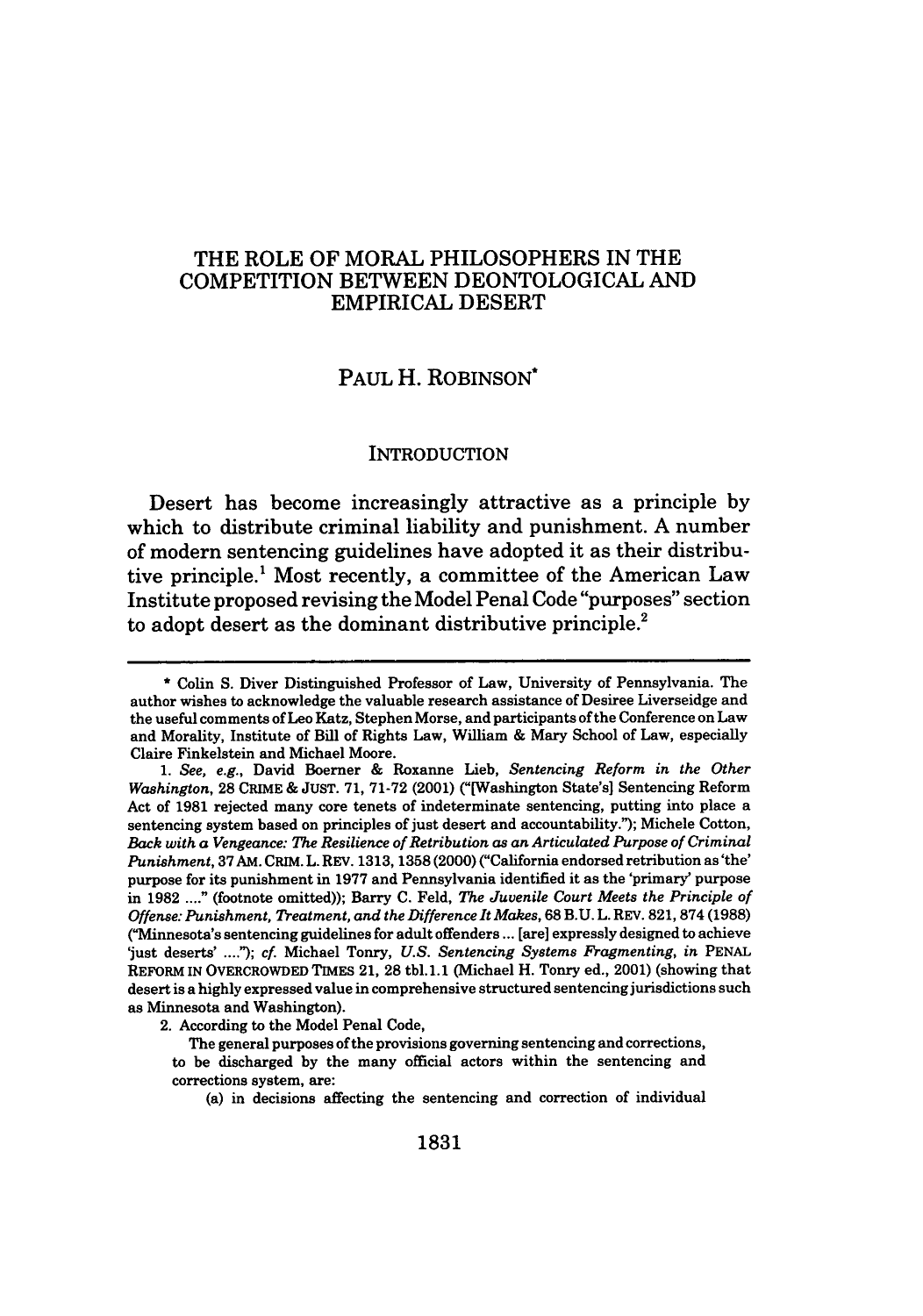But these reforms, and the current debates, are unclear as to whether the conception of desert under consideration is a deontological or an empirical one.' The two can be quite different. **A** deontological conception of desert, based on reasoning from principles of right and good and aimed toward giving us a transcendent notion of justice,<sup>4</sup> would distribute criminal liability and punishment differently than would an empirical conception of desert, based upon empirical research into the shared intuitions of justice of the community that is to be governed **by** the code or practice being formulated. For example, moral philosophers disagree about the significance of resulting harm, and each side of the debate has plausible arguments to make.<sup>5</sup> In contrast, all

offenders:

(i) to render punishment within a range of severity proportionate to the gravity of offenses, the harms done to crime victims, and the blameworthiness of offenders;

(ii) when possible with realistic prospect of success, to serve goals of offender rehabilitation, general deterrence, incapacitation of dangerous offenders, and restoration of crime victims and communities, provided that these goals are pursued within the boundaries of sentence severity permitted in subsection (a)(i); and

(iii) to render sentences no more severe than necessary to achieve the applicable purposes from subsections (a)(i) and (ii) **....**

MODEL **PENAL CODE** § 1.02(2) (Preliminary Draft No. **3,** 2004) [hereinafter MODEL **PENAL CODE].**

3. Although deontological desert traditionally has carried the desert banner in academic circles, today's law- and policymakers often give people's-sense-of-justice explanations for desert-based legislation. In other words, legislators make empirical claims, not philosophical arguments. *See, e.g.,* MODEL PENAL **CODE,** *supra* note 2, § 1.02(2) cmt. c (suggesting that because desert can be difficult to quantify at times, sentencing commissions should solicit a diverse range of community perspectives, and that doing so gives the commissions a "unique credibility').

4. But, as the reader will see in the text following note **19,** only some moral philosophers-moral realists-conceive of desert as having such transcendent nature.

**5.** Those that have argued that resulting harm should matter include Leo Katz, *Why the Successful Assassin Is More Wicked than the Unsuccessful One,* **88 CAL.** L. REV. 791, **806** (2000) (arguing by hypothetical that principled moral analysis suggests harm should be considered when assessing blameworthiness); Ken Levy, *The Solution to the Problem of Outcome Luck: Why Harm Is Just As Punishable As the Wrongful Action that Causes It,* <sup>24</sup> **LAW** & PHIL. 263, 303 (2005); and Michael **S.** Moore, *The Independent Moral Significance of Wrongdoing,* 5 J. CONTEMP. **LEGALISSUES** 237,267-71 (1994) (positing that because we resent successful wrongdoers more than we do those who unsuccessfully attempt harm, we feel more guilty about our own completed misdeeds than we do about attempts, and we are dissatisfied with reasonable moral choices that produce undesirable consequences, which suggests that "results matter" in the moral arena). Those that have argued that resulting

1832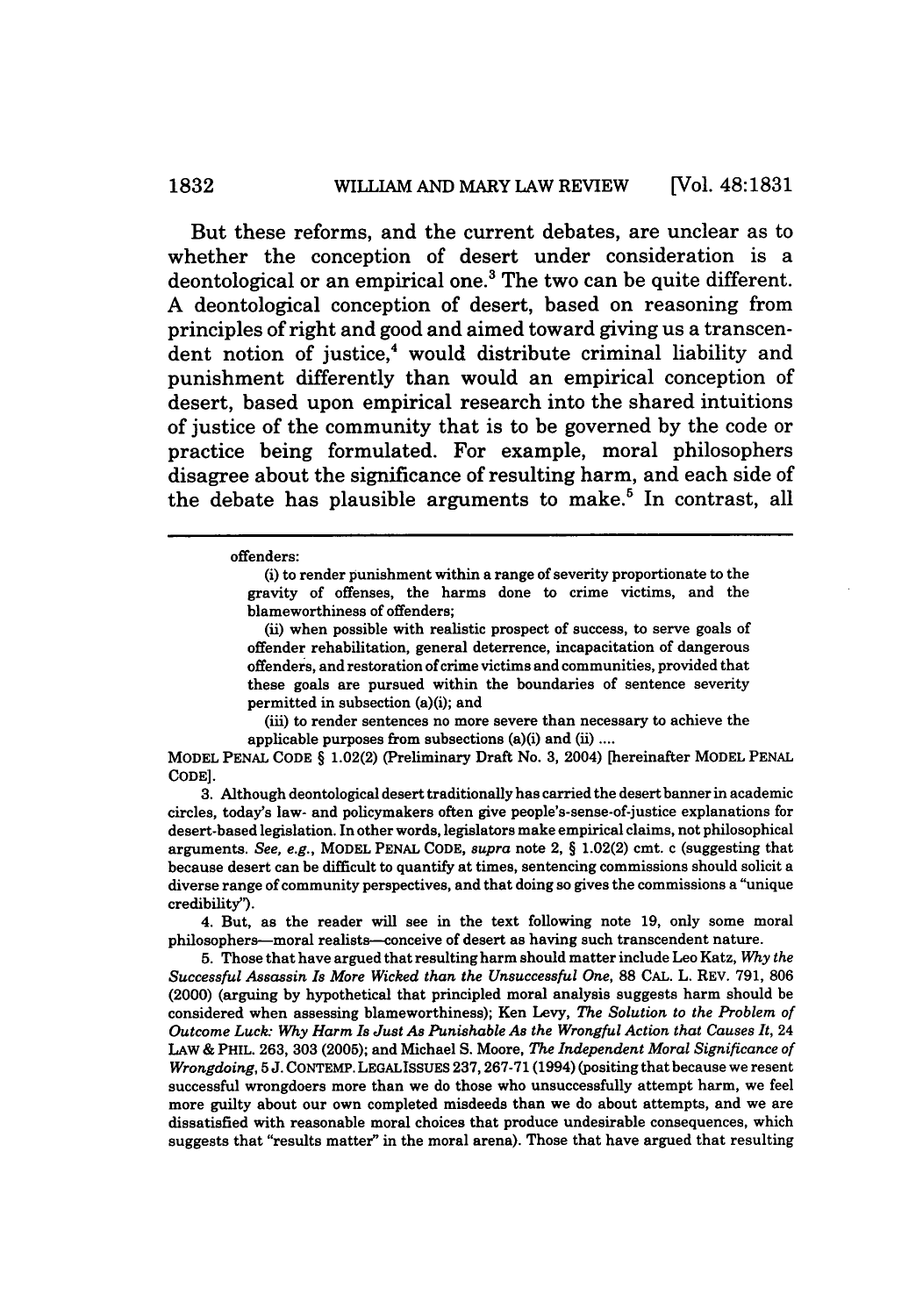#### 20071 THE ROLE OF MORAL PHILOSOPHERS **1833**

available data suggest a nearly universal and deeply held view among the community that resulting harm does matter, that it increases an offender's deserved punishment.<sup>6</sup> This practical difference is only one of a host of issues on which a moral philosopher's conclusion might vary from the empirical data on lay persons' shared intuitions of justice.7

Should we prefer one conception of desert over the other for use as a distributive principle for criminal liability and punishment? Each of the two competing conceptions of desert offer distinct advantages and disadvantages.

*6. See, e.g.,* PAUL H. **ROBINSON & JOHN** M. DARLEY, **JUSTICE,** LIABILITY, **AND** BLAME: COMMUNITYVIEWSAND THE **CRIMINALLAW 14-28, 181-97 (1995)** (reporting empirical studies); John H. Mansfield, *Hart and Honorg, Causation in the Law-A Comment,* **17 VAND.** L. REV. **487,** 494-95 (1964) (concluding that "[t]he notion that there should be a difference in punishment [between unsuccessful attempts and completed crimes] is deeply rooted in popular conscience, and to ignore it is to risk [jury] nullification").

**7.** *See generally* ROBINSON **&** DARLEY, *supra* note **6** (comparing community views on a wide variety of criminal law issues to existing legal rules and discussing the points of disagreement). Finding wide and persistent disagreement among moral philosophers on many if not most significant issues is common. *See supra* note **5.** Indeed, it is likely that on any issue over which law- or policymakers themselves disagree-prompting them to **look** to other disciplines for guidance-philosophers almost certainly will disagree among themselves. Other disciplines may have disagreements, but because most have some objective test **by** which a writer ultimately may be proven right or wrong, over time some coalescence tends to emerge around an accepted view. **A** proposed theory ends up either explaining more of the available data, and is accepted; or does not, and is rejected. But without such a clear test mechanism, moral philosophy lacks a path to coalescence. Because philosophers will disagree on nearly any significant issue, an outsider often has difficulty gaining something useful, in part because, to make an informed judgment as to which view ought to be given deference, the outsider must herself know something about moral philosophy. In other words, the outsider must become a bit of an insider. Ultimately, the moral philosophy literature is not terribly accessible, and thus its informed use is commonly costly.

harm should not matter include Larry Alexander, *Crime and Culpability, 5* **J.** CONTEMP. **LEGAL** ISSUES **1, 8** (1994); Joel Feinberg, *Equal Punishment for Failed Attempts: Some Bad but Instructive Arguments Against It,* **37** ARIZ. L. REV. **117, 119 (1995);** Sanford H. Kadish, *Foreword: The Criminal Law and the Luck of the Draw,* 84 **J.** CRIM. L. & CRIMINOLOGY **679, 680** (1994); Stephen **J.** Morse, *The Moral Metaphysics of Causation and Results,* **88 CAL.** L. REV. **879, 881-82** (2000); Stephen **J.** Morse, *Reason, Results, and Criminal Responsibility,* 2004 **U.** ILL. L. REv. **363,** 409; Richard Parker, *Blame, Punishment, and the Role of Result,* 21 AM. PHIL. **Q. 269, 273** (1984) (advocating that resulting harm should not be relevant to punishment determinations, as "[flortune may make us healthy, wealthy, or wise, but it ought not determine whether we go to prison"); and Stephen **J.** Schulhofer, *Harm and Punishment: A Critique of Emphasis on the Results of Conduct in the Criminal Law,* 122 **U.** PA. L. **REV.** 1497, **1600-03** (1974).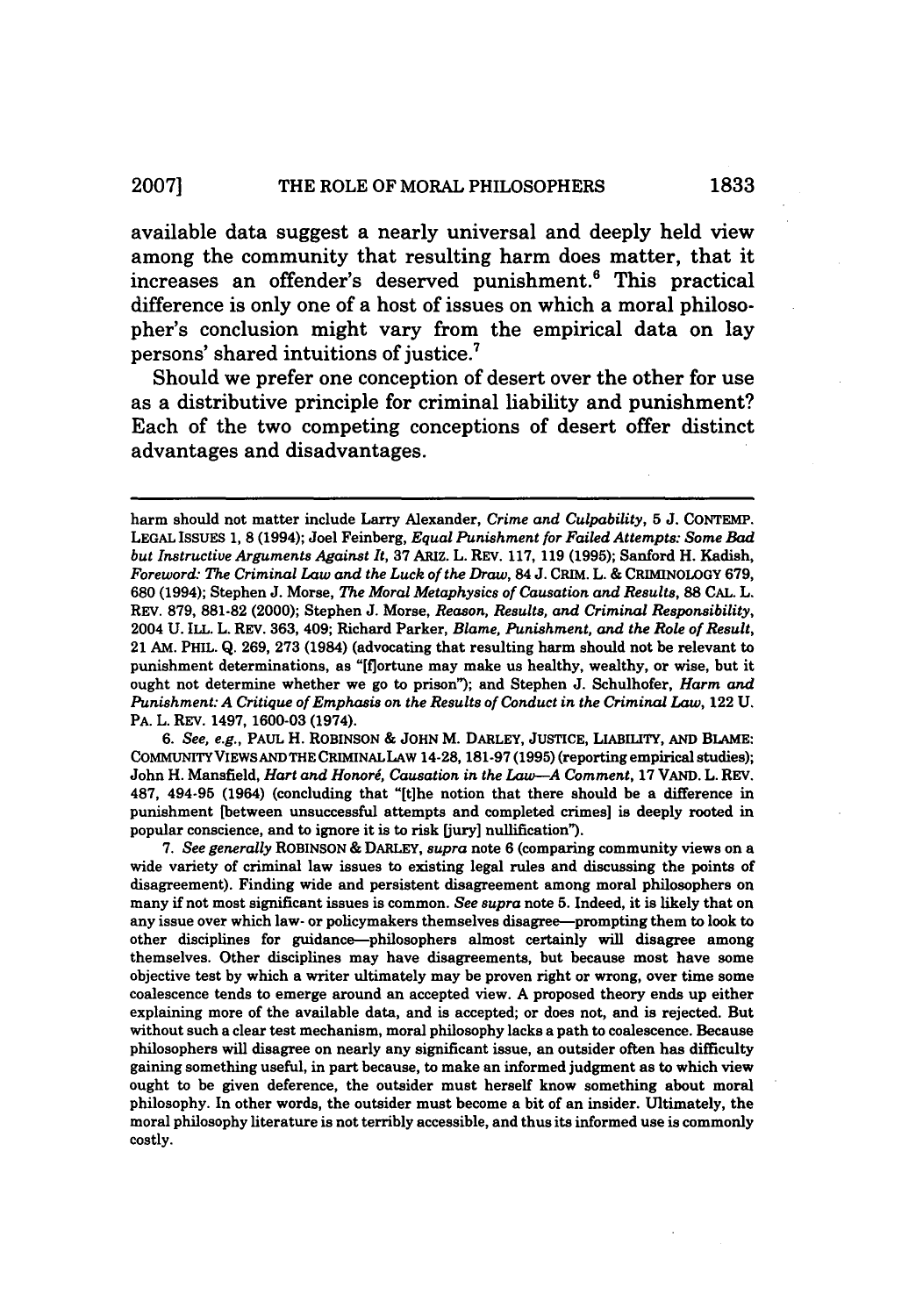#### I. DEONTOLOGICAL DESERT

Deontological desert can offer a unique and critically important value to the criminal justice law- or policymaker: it can provide a foundation for desert that transcends any particular case, community, or culture. That is, it can give us a means by which we can tell the truth of what is deserved, insulated from the vicissitudes of human irrationality and emotions. This deontological conception of desert gives us the ability to determine when our shared intuitions of justice may be wrong. Even though a liability or punishment rule may be popular, it nonetheless may be unfair or unjust, and the deontological conception of desert lets us spot these justice errors in people's intuitions.

The standard complaint against relying upon such a deontological conception of desert in distributing criminal liability and punishment is that it leads to disutility.<sup>8</sup> Those consequentialists who seek to minimize future crime, for example, will be quick to point out that deontological desert as a distributive principle will allow future crimes to occur that could have been avoided under a utilitarian distributive principle.<sup>9</sup> Traditionally, that fact has meant a utilitarian preference for distributing liability to optimize deterrence, rehabilitation, incapacitation, or some combination of them.<sup>10</sup>

#### II. EMPIRICAL DESERT

Reliance upon an empirical conception of desert in the distribution of criminal liability and punishment prompts its own set of complaints. One primary objection is that people's intuitions of justice are too vague and suffer too much disagreement to be effectively operationalized. But empirical studies show this common wisdom to be false. In fact, people's shared intuitions of justice are quite nuanced: small changes in facts produce large and predictable

*<sup>8.</sup> See* Aya Gruber, *Righting Victim Wrongs: Responding to Philosophical Criticisms of the Nonspecific Victim Liability Defense,* **52 BUFF.** L. REV. 433, 450-52 (2004) (describing deontological theories of punishment); Eyal Zamir, *The Efficiency of Paternalism,* 84 VA. L. REv. **229, 233 (1998)** (contrasting consequentialist and deontological theories).

*<sup>9.</sup> See* ROBINSON **&** DARLEY, *supra* note **6,** at **5-7.**

**<sup>10.</sup>** *See, e.g.,* MODEL **PENAL CODE** § 1.02(1) **(1962)** (listing the general purposes of the provisions).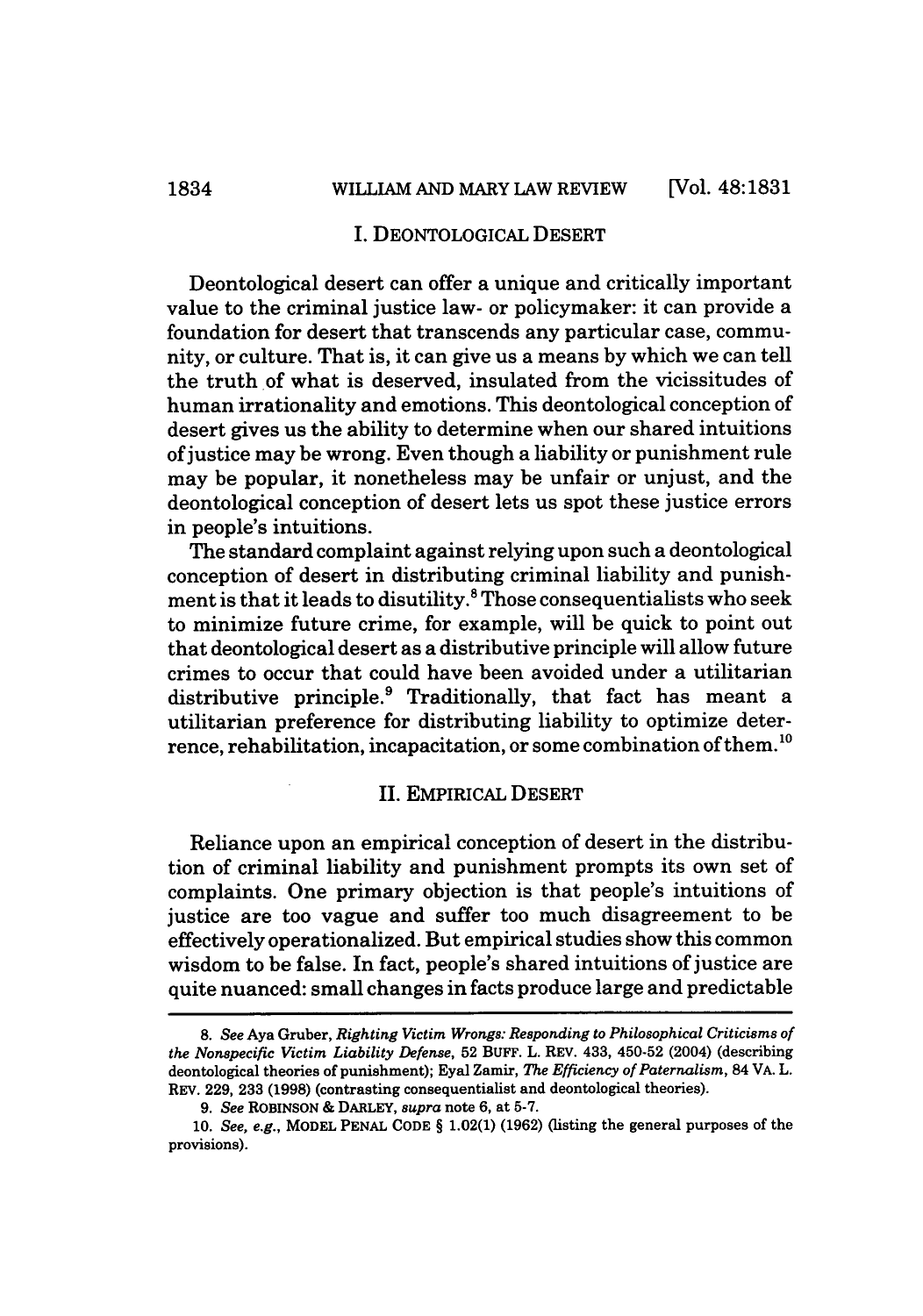changes in the assessment of blameworthiness.<sup>11</sup> Further, an astounding level of agreement exists across cultures and demographics on the relative degree of blameworthiness. Although people and cultures disagree about the general level of punishment severity a criminal justice system should adopt, once the endpoint of a society's punishment continuum is set, there is significant agreement on the ordinal ranking of cases along that continuum, at least for the core wrongs of physical aggression, unconsented-to takings, and deception or dishonesty in exchanges.<sup>12</sup> Thus, empirical desert does not produce an indeterminate range of punishment, as some have suggested,<sup>13</sup> but rather a specific amount. It is not that a particular violation necessarily deserves a specific amount of punishment in some absolute sense; rather, each violation, once placed on a fixed continuum of punishment, deserves a particular amount of punishment because that amount is required to give that violation its proper ordinal ranking among the range of possible violations. One can easily imagine how the erroneous common wisdom about disagreement developed: disagreement over general punishment severity—the continuum endpoint—masked the agreement on the ordinal ranking of violations.

As noted, the broad consensus on ordinal ranking exists primarily for the core wrongs: injury to others, the taking of property, and deceit or dishonesty in dealings.<sup>14</sup> As the harm or wrong moves away from this core, disagreements appear across cultures and demographics, depending primarily upon the perceived strength of the analogy between the new conduct and the core wrongs. Ultimately, operationalizing empirical desert is quite feasible, more so than deontological desert, because of the higher level of agreement on the former than the latter.

Consequentialists might offer a second kind of objection to empirical desert as a distributive principle, similar to the disutility complaint they make against deontological desert: such a desert distribution of criminal liability and punishment allows future

**<sup>11.</sup>** *See* Paul H. Robinson & Robert Kurzban, Intuitions of Justice **pt.** I **(Mar. 19, 2006)** (unpublished manuscript, on file with author).

<sup>12.</sup> *Id.* pt. II.

**<sup>13.</sup>** *See, e.g.,* NORVAL MORRIS, THE **FUTURE** OF IMPRISONMENT 74 (1974).

<sup>14.</sup> *See supra* note 12 and accompanying text.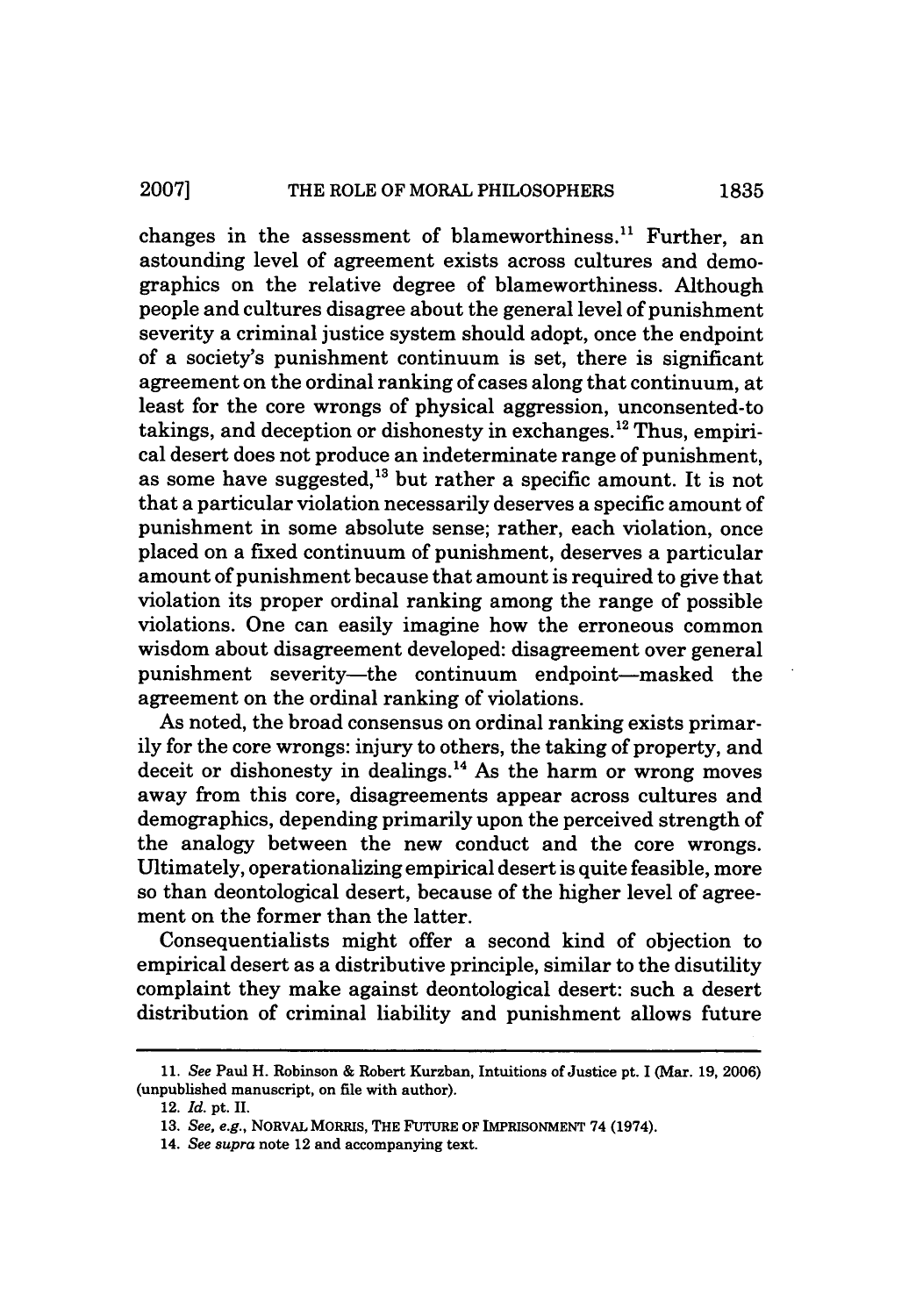crime that could be avoided with a distribution that optimizes deterrence, rehabilitation, incapacitation, or other traditional utilitarian crime control mechanisms.15 But, as I have suggested elsewhere, strong arguments suggest greater utility in a distribution based on shared intuitions of justice than in a distribution based upon optimizing deterrence, rehabilitation, or incapacitation.<sup>16</sup>

To briefly summarize those "utility of desert" arguments: $17$ deviating from a community's intuitions of justice inspires resistance and subversion among participants-juries, judges, prosecutors, and offenders—when effective criminal justice depends upon acquiescence and cooperation. 18 Relatedly, some of the system's power to control conduct derives from its potential to stigmatize violators-with some persons this is a more powerful, yet essentially cost-free, control mechanism compared to imprisonment.<sup>19</sup> Yet the system's ability to stigmatize depends upon it having moral credibility with the community; for a violation to trigger stigmatization, the law must have earned a reputation for accurately assessing what violations do and do not deserve moral condemnation.<sup>20</sup> Liability and punishment rules that deviate from a community's shared intuitions of justice undercut this reputation. $21$ 

Perhaps the greatest utility of desert comes through a more subtle but potentially more influential form.

The real power to gain compliance with society's rules of prescribed conduct lies not in the threat of official criminal sanction, but in the [influence] of the intertwined forces of social and individual moral control. The networks of interpersonal relationships in which people find themselves, the social norms and prohibitions shared among those relationships and transmitted through those social networks, and the internalized

**<sup>15.</sup>** *See* Gruber, *supra* note **8,** at 454-68 (discussing consequentialist theories of punishment, including deterrence, rehabilitation, and incapacitation).

**<sup>16.</sup>** *See* Paul H. Robinson **&** John M. Darley, *The Utility of Desert, 91* **Nw. U.** L. REV. 453, **456 (1997).**

<sup>17.</sup> *Id.*

**<sup>18.</sup>** ROBINSON & DARLEY, *supra* note **6,** at 202.

<sup>19.</sup> *Id.* at 201.

<sup>20.</sup> *Id.* at 201-02.

<sup>21.</sup> *Id.* at 202.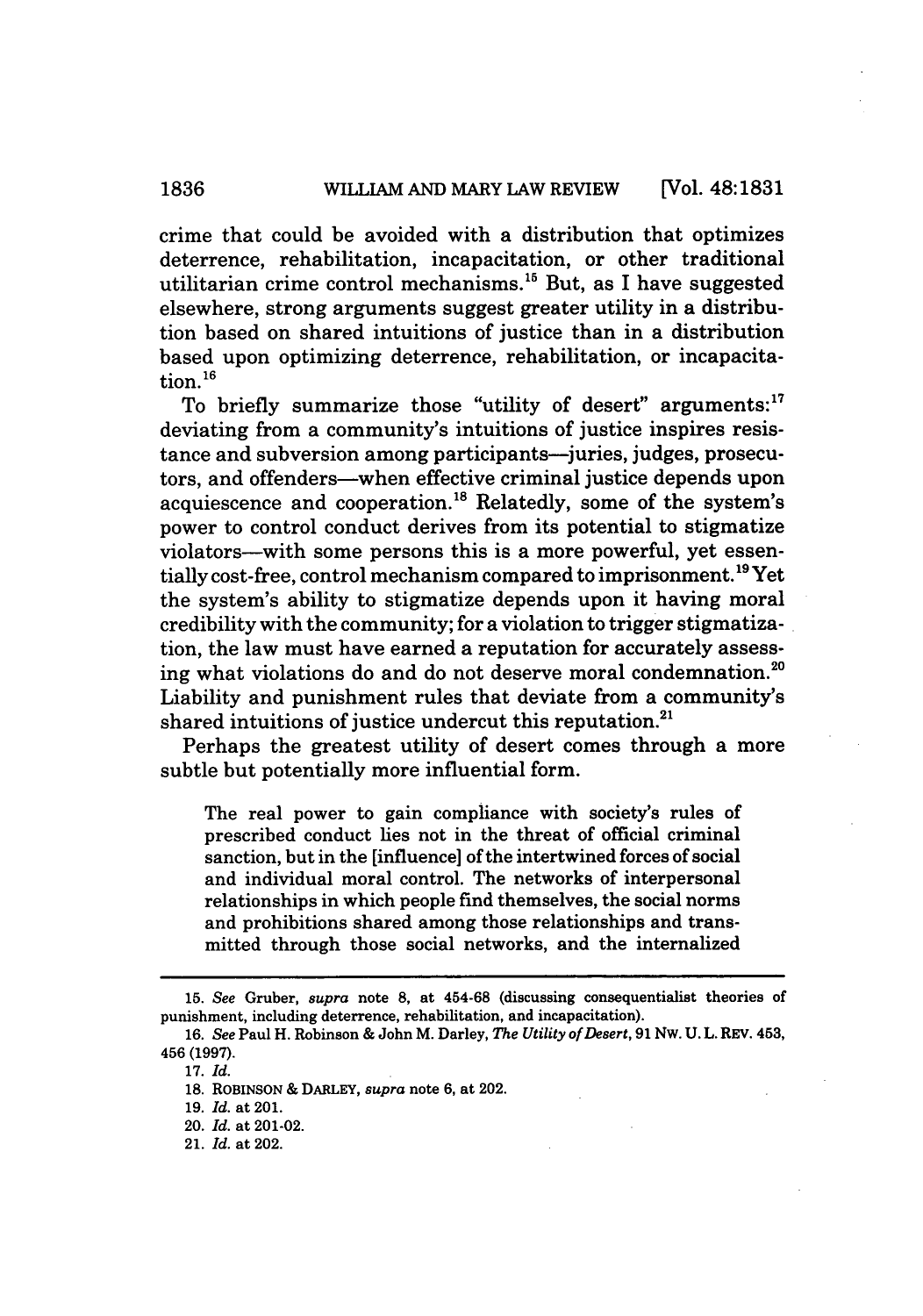representations of those norms and moral precepts [control people's conduct].

... The law is not irrelevant to these social and personal forces. Criminal law, in particular, plays a central role in creating and maintaining the social consensus necessary for sustaining moral norms. In fact, in a society as diverse as ours, the criminal law may be the only society-wide mechanism that transcends cultural and ethnic differences. Thus, the criminal law's most important real-world effect may be its ability to assist in the building, shaping, and maintaining of these norms and moral principles. It can contribute to and harness the compliance-producing power of interpersonal relationships and personal morality.

The criminal law [also] can have **...** effect in gaining compliance with its commands [through another mechanism]. If it earns a reputation as a reliable statement of what the community ... perceive[s] as condemnable, people are more likely to defer to its commands as morally authoritative and as appropriate to follow in those borderline cases in which the propriety of certain conduct is unsettled or ambiguous in the mind of the actor. The importance of this role should not be underestimated; in a society with the complex interdependencies characteristic of ours, an apparently harmless action can have destructive consequences. When the action is criminalized by the legal system, one would want the citizen to "respect the law" in such an instance even though he or she does not immediately intuit why that action is banned. Such deference will be facilitated if citizens are disposed to believe that the law is an accurate guide to appropriate prudential and moral behavior.

The extent of the criminal law's effectiveness in [all] these respects-in [avoiding resistance and subversion of an unjust system, in bringing the power of stigmatization to bear,] in facilitating[,] communicating[, and maintaining] societal consensus on what is and is not condemnable, and in gaining compliance in borderline cases through deference to its moral authority ... is to a great extent dependent on the degree of moral credibility that the criminal law has [gained] in the minds of the citizens governed by it. Thus, ... the criminal law's moral credibility is essential to effective crime control, and is enhanced if the distribution of criminal liability is perceived as "doing justice," that is, if it assigns liability and punishment in ways that the community perceives as consistent with [their shared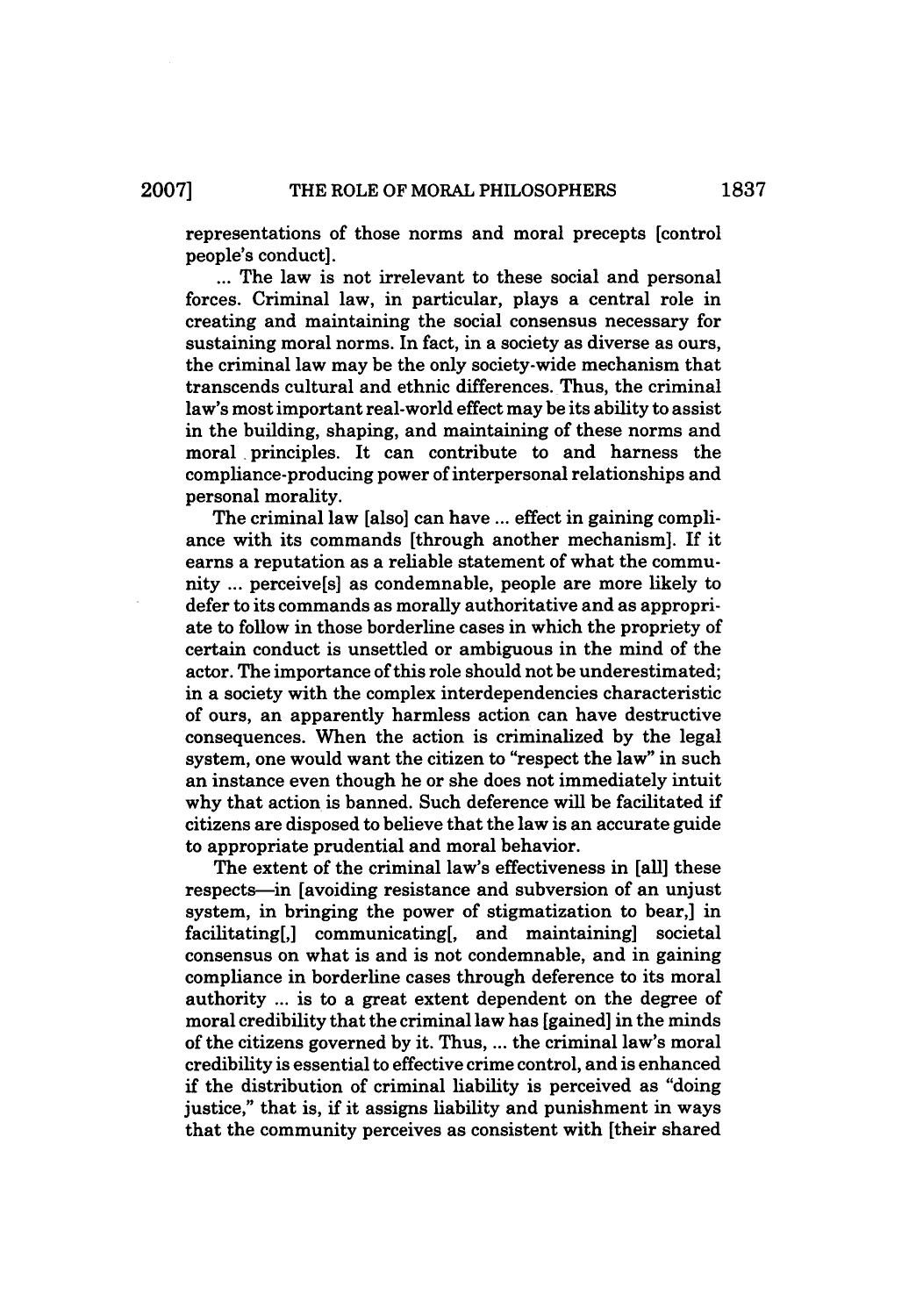intuitions of justice]. Conversely, the system's moral credibility, and therefore its crime control effectiveness, is undermined by a distribution of liability that deviates from community perceptions of just desert.<sup>22</sup>

The important point here is that distribution according to the moral philosophy conception of desert is not only unnecessary for these utilitarian crime control benefits, but indeed ineffective in gaining them. The beneficial consequences of a desert distribution, described above, flow not from following a deontological desert distribution, but only from following an empirical desert distribution--one that tracks the community's shared intuitions of justice. It is the community's *perception* that justice is being done that pays dividends, not the system's actual success as measured by a deontological conception of desert.<sup>23</sup>

On the other hand, empirical desert can be criticized on the ground that it is not a reliable source for determining what is truly deserved, as deontological desert can claim. In other words, generally tracking a community's shared intuitions of justice may well build some credibility within that population that the criminal justice system is doing justice, but it does not follow that in fact justice is being done. Shared intuitions might simply be wrong; they tell us only what lay persons *believe* is just. Only deontological desert can reliably tell us what is just.<sup>24</sup>

# III. THE ROLE OF MORAL PHILOSOPHERS IN THE COMPETITION BETWEEN DEONTOLOGICAL AND EMPIRICAL DESERT

What role do moral philosophers play in this competition between deontological and empirical desert? We nonphilosophers might well assume that they stand on the side of deontological desert, reasoning out justice from principles of right and good, facing on the other side the social psychology researchers mapping people's shared intuitions of justice to determine empirical desert. In fact, the situation is somewhat more complex than this, in ways that reflect

<sup>22.</sup> *Id.* at 587-88.

<sup>23.</sup> *See id.* at 7.

<sup>24.</sup> *Id.* at 6.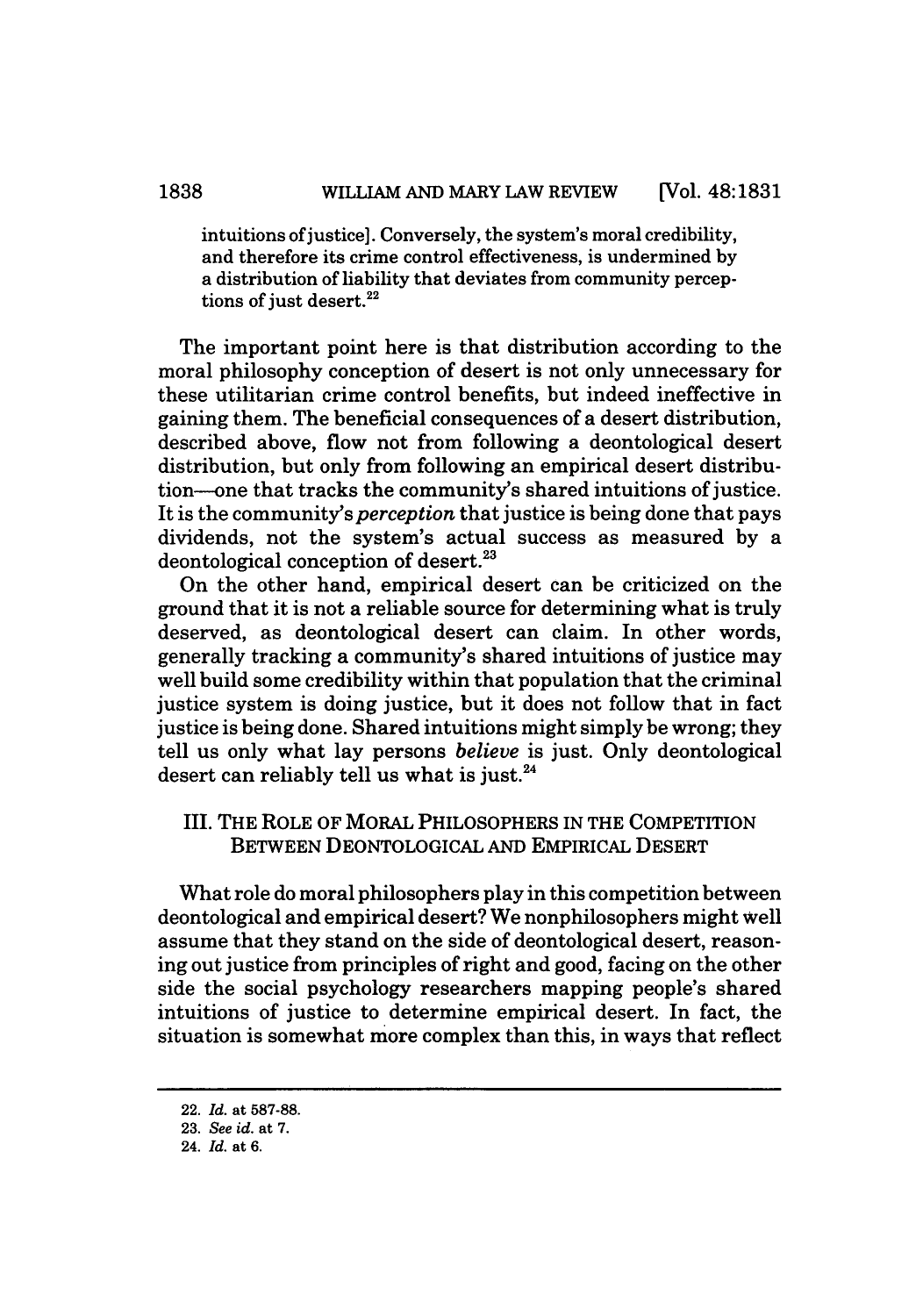both well and badly on the usefulness of the current moral philosophy project.

First, consider the special usefulness moral philosophy provides. Unfortunately, social psychologists are rather unsophisticated about what drives people's intuitions of justice. Most of the studies that they have done without the involvement of moral philosophers or criminal law theorists are nearly useless, because the investigators are testing concepts that muddle together what moral philosophers know to be distinct and importantly different issues. The moral philosophy literature is the richest and most sophisticated source about lay intuitions of justice that exists today, and it is the starting point that I recommend to any social psychologist doing research in the area.

The reason for this superiority is clear: the current methodology of moral philosophers relies heavily upon intuitions of justice, both informally and formally, as in Rawls's "reflective equilibrium."25 A standard analytic form, if not the standard form, among moral philosophers today is to use hypotheticals and philosophers' own intuitions about the proper resolution of the hypothetical as a basis for building moral principles.<sup>26</sup> Their judgments about the intuitively proper resolution of each of a series of hypotheticals are used as data points, as it were, from which philosophers derive a moral principle, which can then be tested and refined by comparing the moral principle results to philosophers' intuitions on other hypotheticals.<sup>27</sup> The ultimate effect of this standard methodology is that philosophers have thought more carefully about intuitions of

**<sup>25.</sup>** *See* **JOHNRAWiS, ATHEORY OFJUSTICE** 42-43 (rev. ed. **1999)** (explaining that the best sense of justice is one that matches a person's judgments in reflective equilibrium-a state reached after consideration of various conceptions of justice).

<sup>26.</sup> *See generally* Kadish, *supra* note 5 (employing numerous hypotheticals in an attempt to prove the harm doctrine unsupportable); Katz, *supra* note 5 (employing hypotheticals to counter Kadish's view of the harm doctrine); Paul H. Robinson, *Some Doubts About Argument by Hypothetical,* 88 **CAL.** L. REV. **813** (2000) (critically analyzing Professor Katz's use of the "argument-by-hypothetical" method).

<sup>27.</sup> *See also* Leo Katz, *Incommensurable Choices and the Problem of Moral Ignorance,* 146 U. PA. L. REV. 1465, 1480, 1482-84 (1998) (providing an example of moral philosophers using intuitive analysis of case hypotheticals as a standard method by using a hypothetical, derived from the application of the necessity defense to situations where the actor has culpably created the justifying situation, to argue that at times persons can be blamed for making the wrong decision in a state "of unavoidable moral ignorance').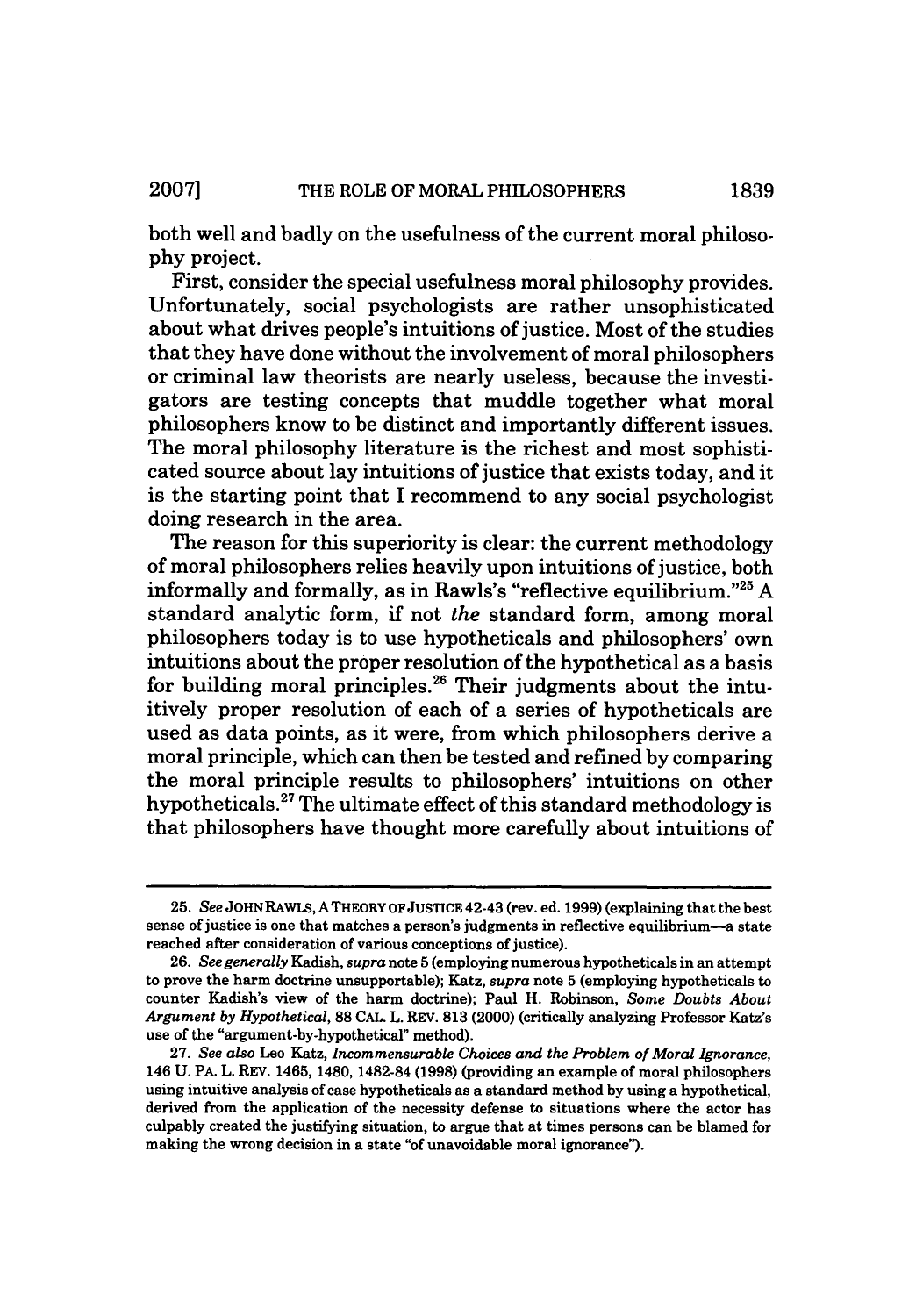justice than any other group, and their literature reflects this sophistication.

But this methodology is problematic, for several reasons. First, presumably philosophers want to rely upon intuitions that accurately capture the shared intuitions of the community, not some idiosyncratic intuition that only philosophers share. The danger here is not only that philosophers as a group may be different from the rest of the community-some nonphilosophers would think this an obvious truth-but also that, even if philosophers are not idiosyncratic, their methods of testing their own intuitions violate many rules of reliable empirical testing. Presumably, in no situation would moral philosophers be happy to use inaccurate representations of intuitions of justice. But, as I have described elsewhere.<sup>28</sup> the methods by which moral philosophers think they are learning intuitions of justice are simply bad research techniques, giving good reason to believe that they produce unreliable results in assessing intuitions of justice.<sup>29</sup> If philosophers think intuitions of justice are useful to their enterprise, they ought to at least get them right. They ought to look to a more reliable source, or adopt more reliable methods of social psychology research, and not "wing it" on their own.

A second, more problematic feature of moral philosophy's heavy reliance upon intuitions of justice is that it compromises philosophy's ability to reliably spot community intuitions of justice that are wrong, in the sense of conflicting with a notion of justice that transcends shared intuitions.<sup>30</sup> The methodological reliance of moral philosophy on intuitions of justice creates a bias in favor of moral principles consistent with intuitions. Thus, moral principles with principled, reasoned support might nonetheless fail to gain currency among philosophers, or might be discarded, simply because philosophers as a group think their results inconsistent with intuitions-a practical veto by philosophers' shared intuitions.

**<sup>28.</sup>** *See* Robinson, *supra* note **26,** at **823 ('[In** some cases, t]he results we get **...** are probably not intuitive judgments of blameworthiness but more likely intellectualized answers generated **by** applying the professor's resident collection of theoretical positions-[for example,] whether resulting harm ought to be judged significant.").

**<sup>29.</sup>** *Id.* at **825.**

**<sup>30.</sup> ROBINSON & DARLEY,** *supra* note **6,** at **5-7.**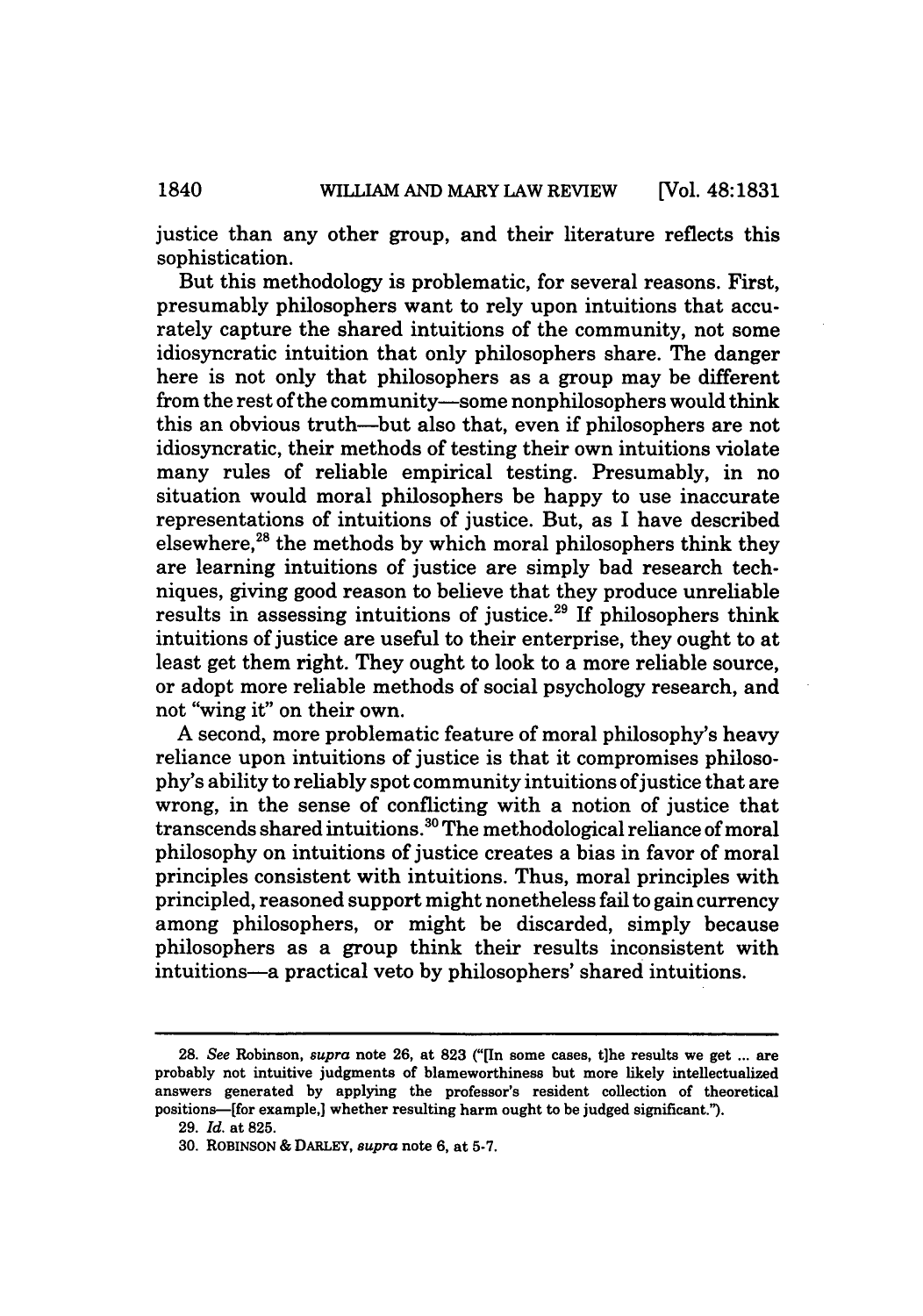But providing this transcendent check on intuitions is how philosophers are most useful to law- and policymakers. It is for this check-to assure that a shared intuition of justice does not violate a transcendent principle of justice-that philosophy is given deference. Yet moral philosophers, by their heavy reliance upon intuitions of justice, have become unreliable in performing just this task.

Many nonphilosophers may be shocked to hear that many, if not most, of today's moral philosophers no longer see themselves as being in the business of trying to provide this transcendent check. The moral relativists have given up the enterprise entirely; only the moral realists continue to see it as an explicit and attainable goal. Everyone in between sees themselves as providing some kind of useful guidance to law- and policymakers, but guidance of a sort that is different from the transcendent check on people's intuitions of justice that law- and policymakers need.

The useful guidance they think they provide is, in a sense, to "rationalize" intuitions, as, for example, in translating a set of shared intuitions of justice on a set of cases into a general principle. But social psychologists do that when they interpret data from lay intuition studies to construct a principle that seems to explain how subjects are thinking about the test cases. Philosophers might argue that they also examine and resolve conflicts between competing intuitions, in part by taking account of the relative depth of our commitment to the intuitions in conflict. But, of course, that too is just an empirical question-to which intuition do people have greater allegiance when two conflict?--that social psychologists can more reliably investigate.

But one can imagine that moral philosophers might respond that they are doing something more here than just resolving conflicts between intuitions by testing the relative depth of commitmentthe relative strength--of the conflicting intuitions. They might claim that their analysis here goes beyond the empirical to bring to bear some more fundamental, transcendent analysis, relying upon objective principles of right and good. And if they did this, they would have something useful to say to law- and policymakers. They would be providing that needed transcendent check on people's intuitions of justice. Unfortunately, most of today's moral philosophers do not do this, and do not claim to do this. Perhaps they do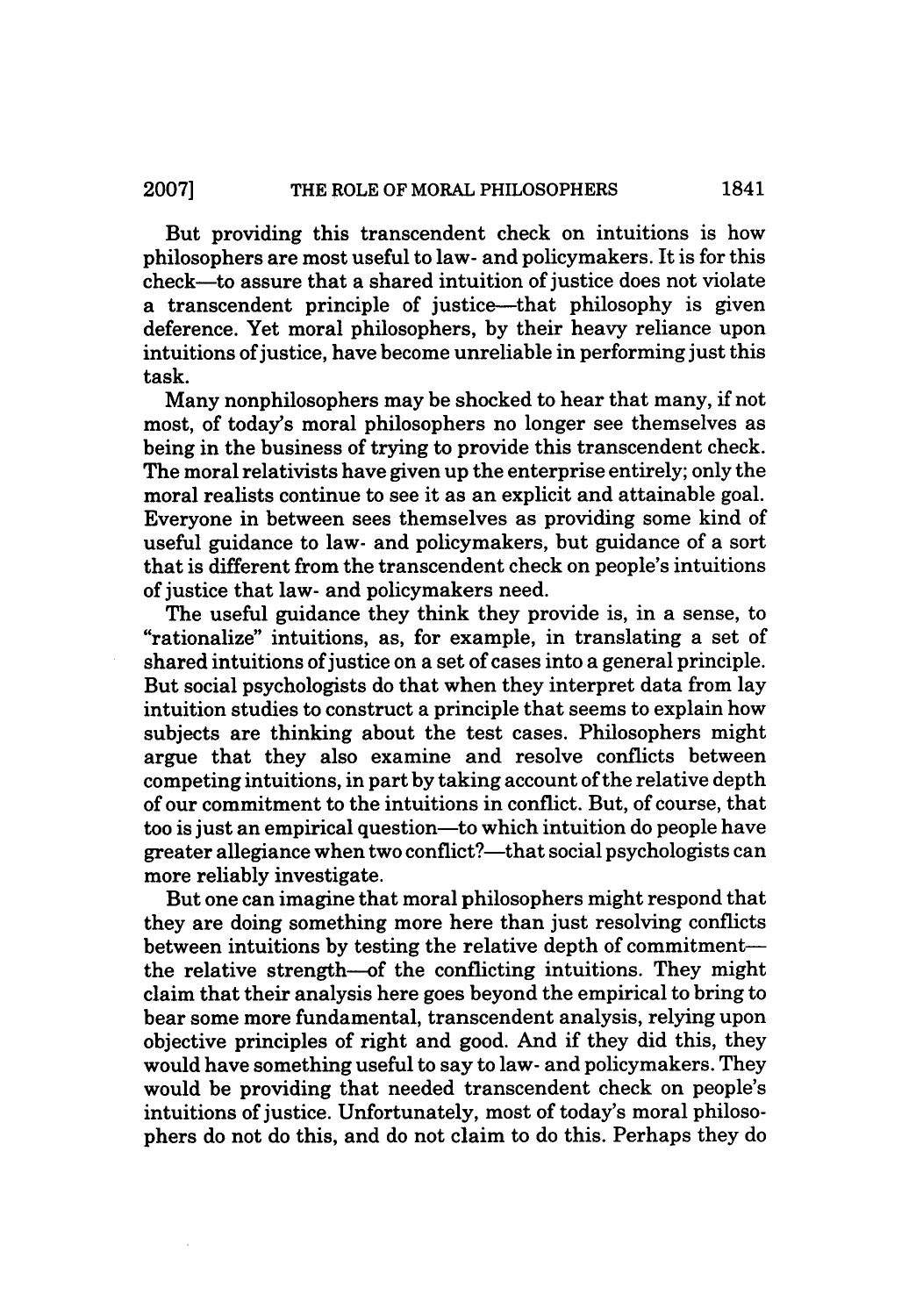not because they think it impossible to do, which is fine, but then they ought to accept their limited usefulness to law- and policymakers, which many of them may do.

A defense of the intuition-dependent methodology that many moral philosophers appear to make is found in a claim that intuitions of justice provide some validating effect in assessing true moral principles of justice:<sup>31</sup> that many people share an intuition means that a moral principle consistent with that intuition is thereby made stronger. Social psychologists would find this an odd claim, for one has good reason to believe that a person's intuitions of justice are simply behavioral phenomena. It is well documented that people hold strong intuitions of justice even though the reasons for their holding those intuitions are inaccessible to them.32 When asked to explain an intuition, many people will have nothing to offer, other than perhaps "It's obvious." Others, perhaps those who prize their self-image as a rational being, will offer an explanation, yet different people offer different explanations even though their intuitions are identical.

In other words, the research suggests that the source of intuitions of justice is not rational reasoning but rather the effects of evolutionary and social forces.<sup>33</sup> And such a source of intuitions provides no reason to think that intuitions have any claim to validate a moral principle in any transcendent philosophical sense. What gave evolutionary advantage six million years ago on the savanna hardly justifies enshrining as a moral truth today. Monkeys and other primates have intuitions of a similar phenomenological sort, even intuitions about fairness.<sup>34</sup> Are we to assume

34. *See, e.g.,* **FRANS DE WAAL, CHIMPANZEE POLITICS:** POWER **AND** SEX **AMONG** APES **38-39**

**<sup>31.</sup>** *See, e.g.,* **RAWLS,** *supra* note **25,** at 42-43; JUDITH **JARVIs THOMSON,** THE **REALM** OF RIGHTS 20 (1990) ("We certainly act as if we thought of many of our moral beliefs as necessary truths.').

<sup>32.</sup> *See, e.g.,* Jonathan Haidt, *The Emotional Dog and Its Rational Tail: A Social Intuitionist Approach to Moral Judgment,* **108** PSYCHOL. REV. 814, 814 (2001) (describing a situation in which subjects were asked for a reason to believe incest is wrong, and generally could not supply one, but simply asserted that the act is wrong even if they could not explain why); Jonathan Haidt & Matthew A. Hersh, *Sexual Morality: The Cultures and Emotions of Conservatives and Liberals,* **31 J.** APPLIED **SOC. PSYCHOL. 191, 217-18** (2001); Debra Lieberman et al., *Does Morality Have a Biological Basis? An Empirical Test of the Factors Governing Moral Sentiments Relating to Incest,* 270 **PROC.** ROYAL **Soc'y** LONDON **819, 825-26 (2003).**

**<sup>33.</sup>** *See supra* note 32.